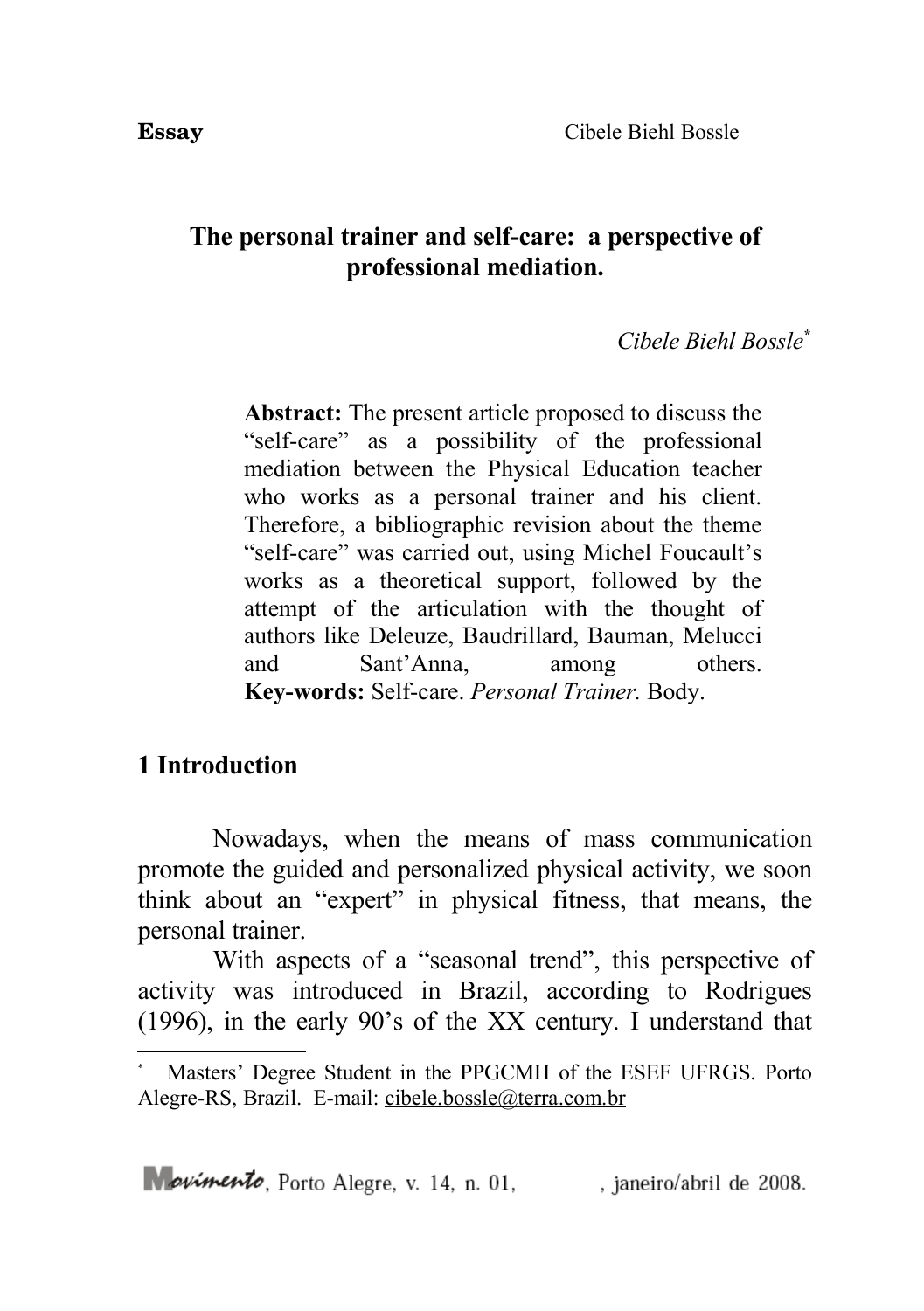this perspective seems to have added new roles to the everyday activities exercised by the Physical Education teacher within the Fitness segment*.* Thus, Rodrigues (1996) seems to outline one of these new roles when defining the Personal Training professional as a "super micro-company" that sells fitness services and aims at winning the client, meeting his needs and keeping him loyal.

Thus, the *personal trainer* segment seems to incorporate and reproduce the business discourse and it's in the bibliographic references found about the theme that this language becomes visible. The books of Brooks (2000; 2004); Deliberador (1998); Domingues Filho (2001); Monteiro (1998); Monteiro (2000); Novaes (1998); Novaes; Vianna (2003); O'Brien (1998); Oliveira (1999); Rodrigues (1996); Rodrigues; Contursi (1998), for the most part of them, feature as manuals for Physical Education teachers who want to work in the personal training area. Words like client, competition, negotiation, marketing, credibility, service, advertisement, consumer, product, market, partnerships are presented in a recurring manner in such books/manuals. They also bring instructions of how to become a successful professional, personal marketing strategies, contractual aspects, training program planning and the concern about the growing competition in the physical activity market.

Sibillia (2002, p. 36) defends that "[...] while the citizens of the globalized world are incorporating the consumers' role, the company's logic starts permeating the entirety of the social body, imposing its model to all the institutions". Then, we could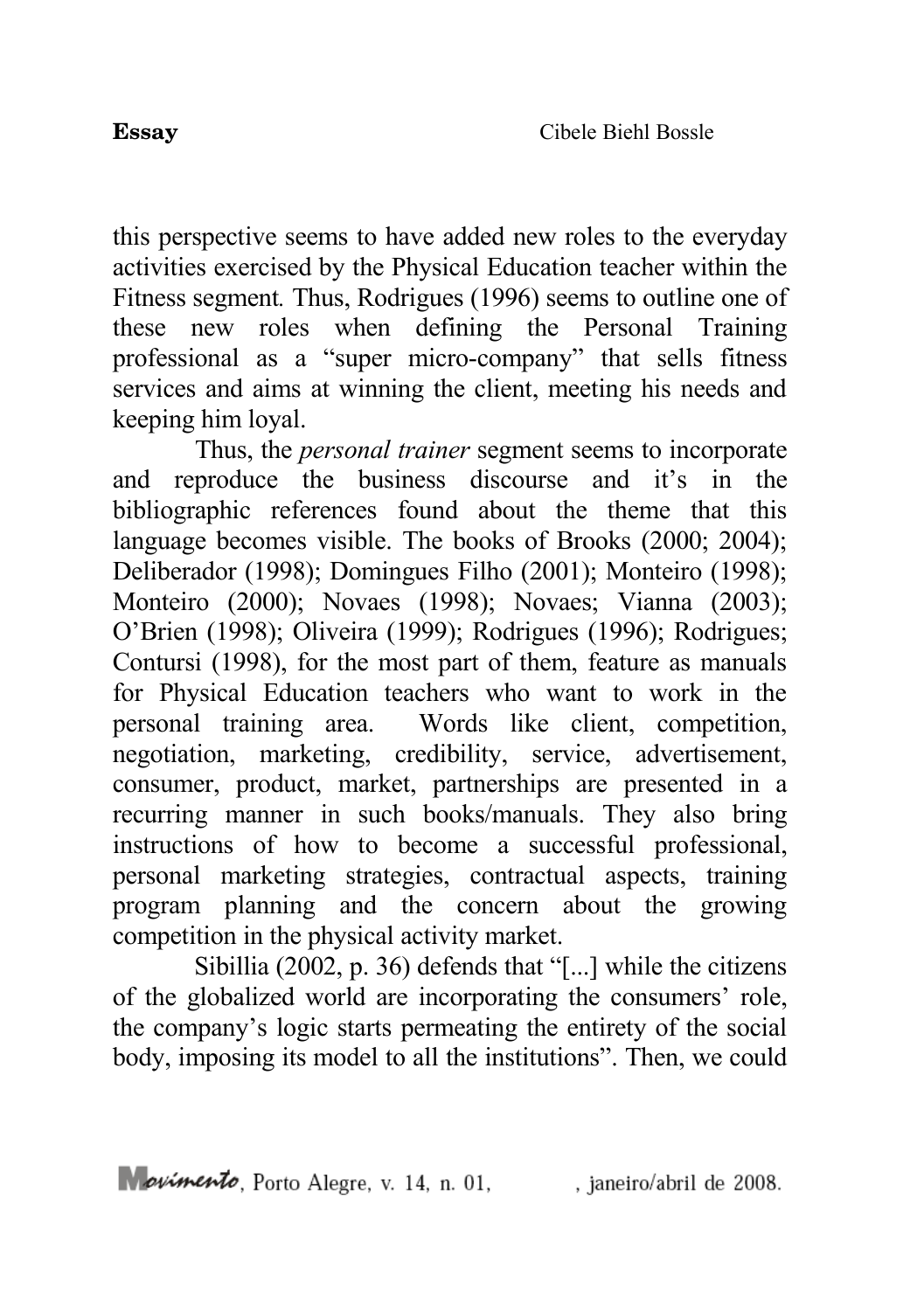consider the client as the consumer for the fitness service sold by the personal trainer*.*

Thus, Bauman (1999, p. 91) emphasizes that consumers are "[...] first and above all, feeling accumulators; collectors of things only in the secondary and derivative sense". Therefore, taking the personal trainer as a company and his client as a consumer of his service rendering, which feelings would this client like to have in the relation with his/her personal trainer?

Proposing the discussion on this question, I sought in the "self-care" bibliography a possibility to start this investigation.

# **2 Self-care and the Personal Trainer**

From the ideas presented by Foucault (2006) in "The Hermeneutics of the Subject", we can infer that the philosophers from the Ancient Greece were the first thinkers of *epiméleia heautoû*, which can be understood as the self-care, the selfconcern, the fact of engaging with oneself. Thus, Socrates presents himself as "the master of self-care", whose main and basic function is to stimulate the other individuals to self-care, the task entrusted to him by the deities. The texts from the early centuries, according to Foucault (1985), point out the accuracy of the attention and watchfulness to oneself, the apprehension with the body and soul's uneasiness and the necessary respect for oneself.

The philosopher Epictetus defines self-care as "[ . . . ] a privilege-duty, a gift-obligation that assures freedom to us and forces us to make ourselves an object of all our application"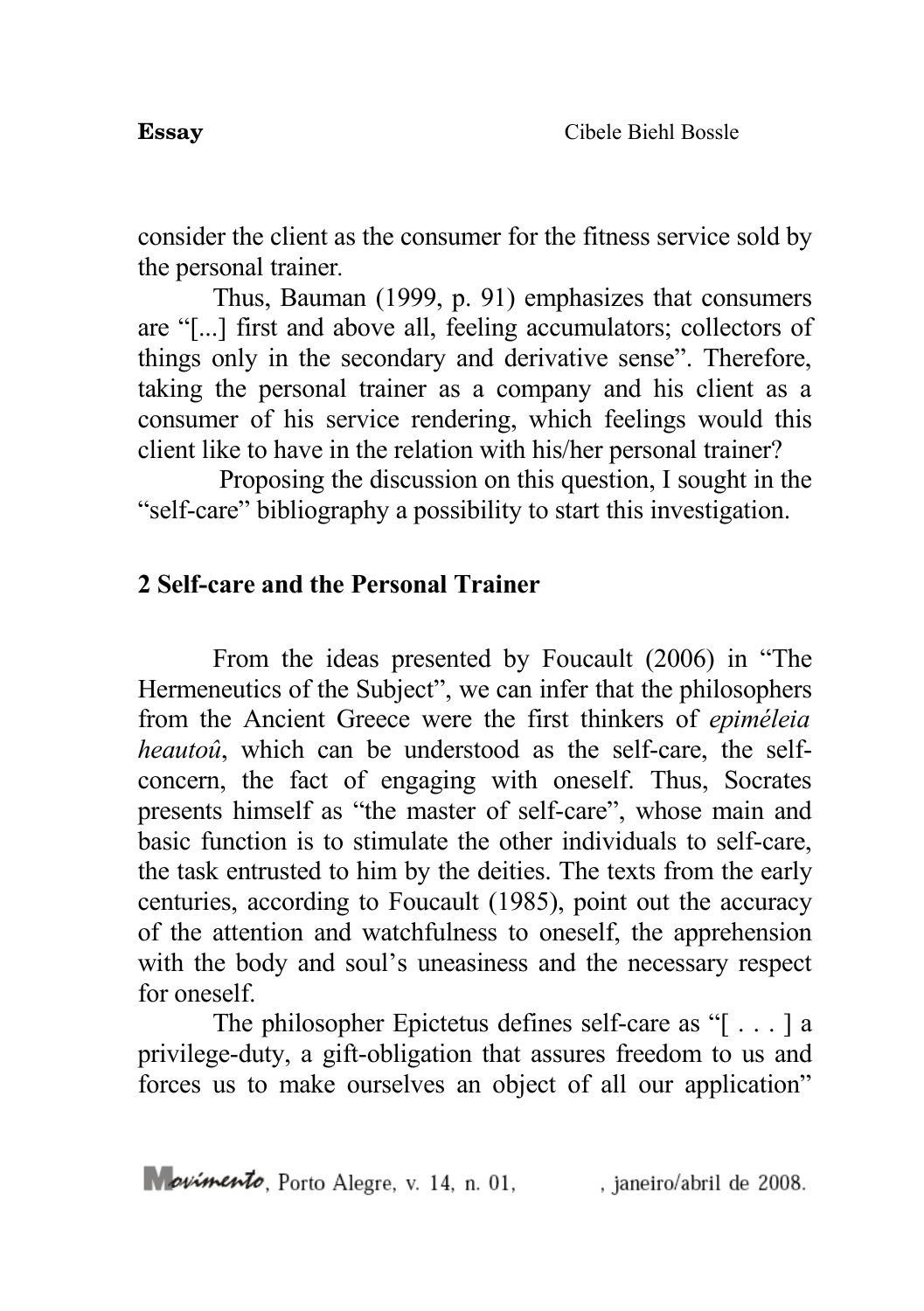(FOUCAULT, 1985, p. 53). This thinker seemed to believe that the human being, differently from the animals, would be the one to whom self-care has been entrusted and should, thus, learn how to perform it with all the attention and devotion.

Foucault (2006) situates in the I and II centuries of our age the golden period of self-care. One of the main self-care forms in these first centuries, in the Hellenistic and Roman periods, seemed to be the dietetics, body and soul diet. Foucault (1984, p. 93) refers that "[...] the diet is all about an art of living". Thus, the diet seemed to have a normative character, making the individual's behavior a problem and comprehending the exact measures of the exercises, foods, beverages, sleeps and particularly the sexual relations.

Foucault (1985, p. 107) comments that the diet literature had the purpose to ensure autonomy, recognizing in it "[...] one of the essential principles of the self-care practice: equip oneself, in order to have it always at hand, with a useful discourse early learned, frequently repeated, and regularly thought upon". Not only did the diet establish a measure of body order, but also of moral order, giving evidence of a great commitment with the soul's obligations. The soul should keep a full domain over itself and the body could not prevail over it. The soul seemed to be, however, the main focus of attentions. At that historical moment, the obligation with self-care assumed a law aspect, comprising everyone, unconditionally, during the whole life, regardless of each one's social status.

Thus, for comprising the whole life, the old age would also be included in this self-care practice and should be considered as a "positive existence target" (FOUCAULT, 2006,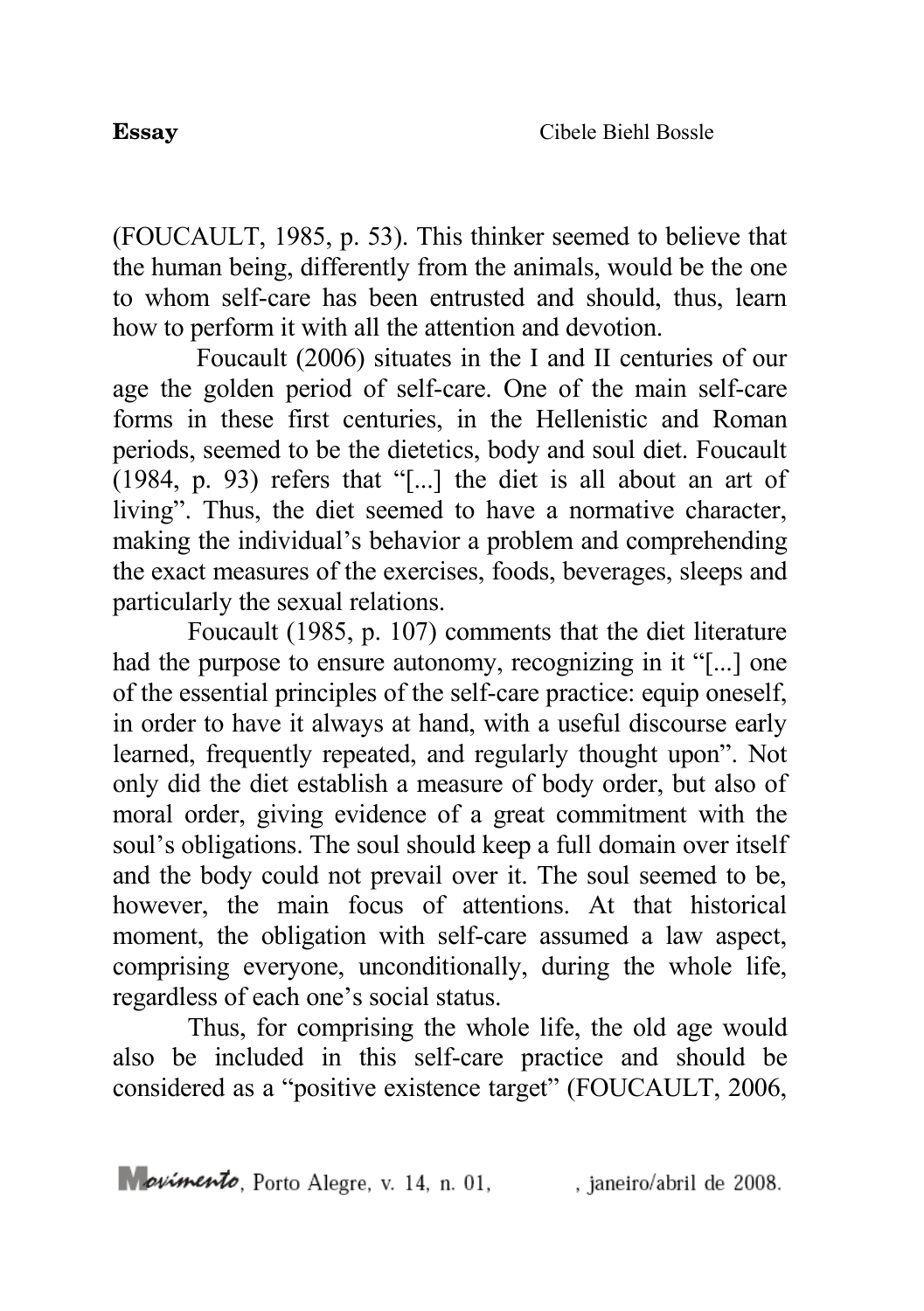p. 135). But the self-care law seems to be fictitious in relation to social status, presented itself as an elite privilege, because it was necessary to spend time and exchequer for the maintenance of this care. Thus, as an auxiliary in those self-practices, Rome's aristocracy quite often used the private consultant, a counselor that had several functions and performed them alternatively as a teacher, guide, personal confidant, intermediate and political inspiration in negotiations (FOUCAULT, 1985). But the selfcare assistance was not made only by professionals, it comprised all the social relations. The seek for another person's help, some who was wise and competent to help in the self application was seen as a right, just like it was this other person's obligation to help the former one. "Self-care occurs, therefore, intrinsically linked to a soul service that involves the possibility of a game of exchanges with the other and a system of mutual obligations" (FOUCAULT, 1985, p. 59).

Foucault (1985) also relates the correlation between selfcare and the medical practice in the Greek culture, where the attention to body was enhanced with the medical care increment. Philosophy and medicine was closely connected, regulating the individuals' life.

From the III and IV centuries, Christianism arose defending the self-renouncement as the fundamental principle to self-salvation (FOUCAULT, 2006). The self-occupation arises in the purifying knowledge form, dispersing the temptations, illusions and seductions and seeking the soul salvation. The Christian model was transmitted to the whole history of the western culture and, therefore, the soul continues representing the main focus of all cares.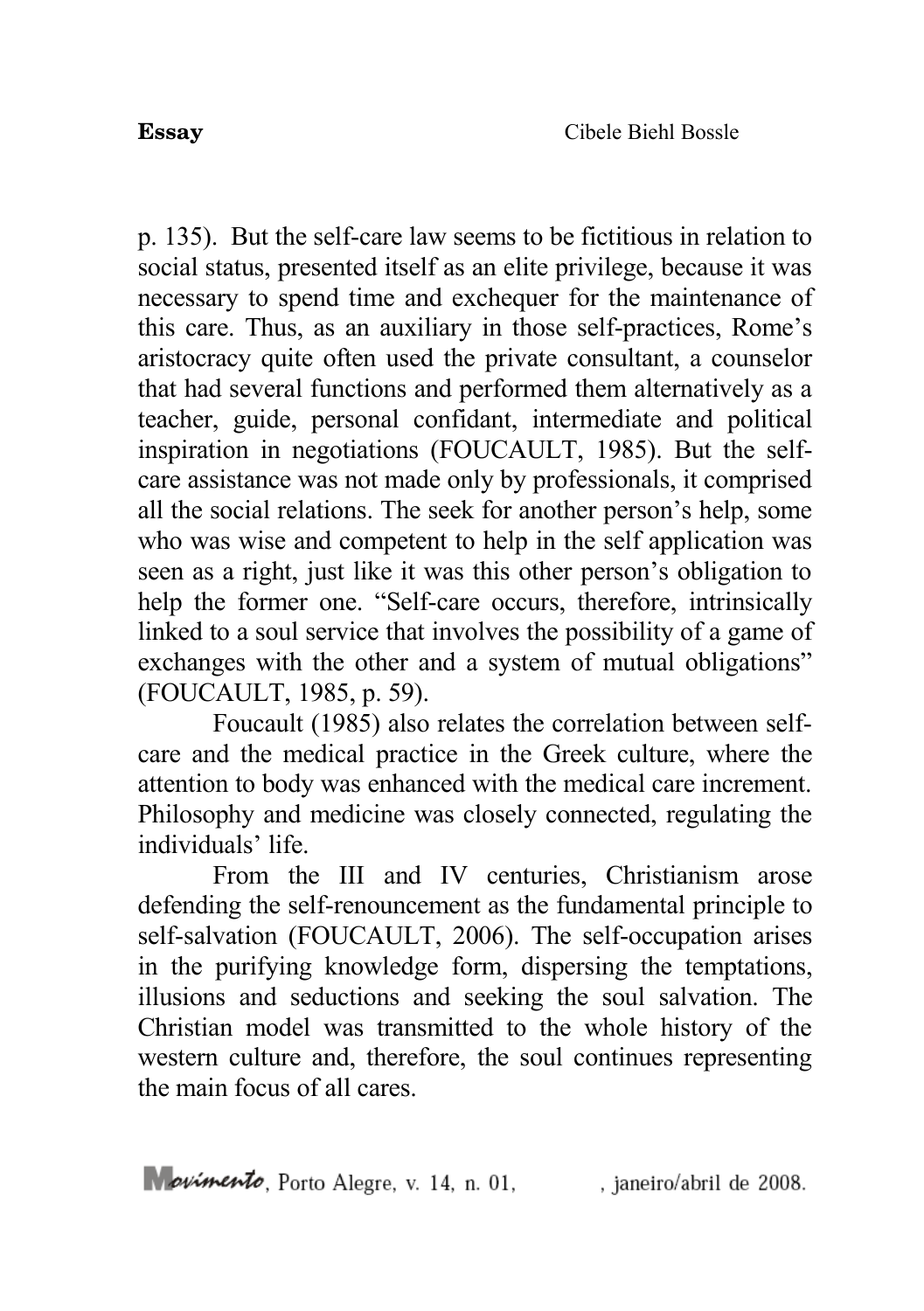Nowadays, however, we live in a "[...] techno-scientificbusiness order [...]" (SANT'ANNA, 2005, p. 99) where the body is the new temple of subjectivity and the soul seems to have lost its relevance. Baudrillard (2005, p. 136) states "[...] today, everything witnesses that the body became the object of salvation. It literally substitutes soul, in this moral and ideological function". The body salvation seems to have supplanted the soul salvation. Sant'Anna (2005, p. 103) also calls the attention to this change, defending that "[....] when the body acquires the value and the statute similar to the soul's, it's necessary to win it and control it rapidly, because contrarily to soul, it's known that the body does not have eternal life".

On this body's finitude, Bauman (2005) comments that the body seems to be the only with expectation of growing duration, when compared to life style, the institutions and the objects that meet the human existence's needs. However, even giving evidences of the "long-term" possibility (BAUMAN, 2001), the body continues to be mortal, there is no preestablished date, but its finitude is a concrete fact. Thus, Sant'Anna (2005, p. 103) mentions the concept of validity:

> [...] caring for the body is increasing the validity of its several parts, broadening it towards several directions, so that afterwards, it can be reconfigured; even if, for that, it is necessary to change drastically each live element's nature, creating new ways to evolution.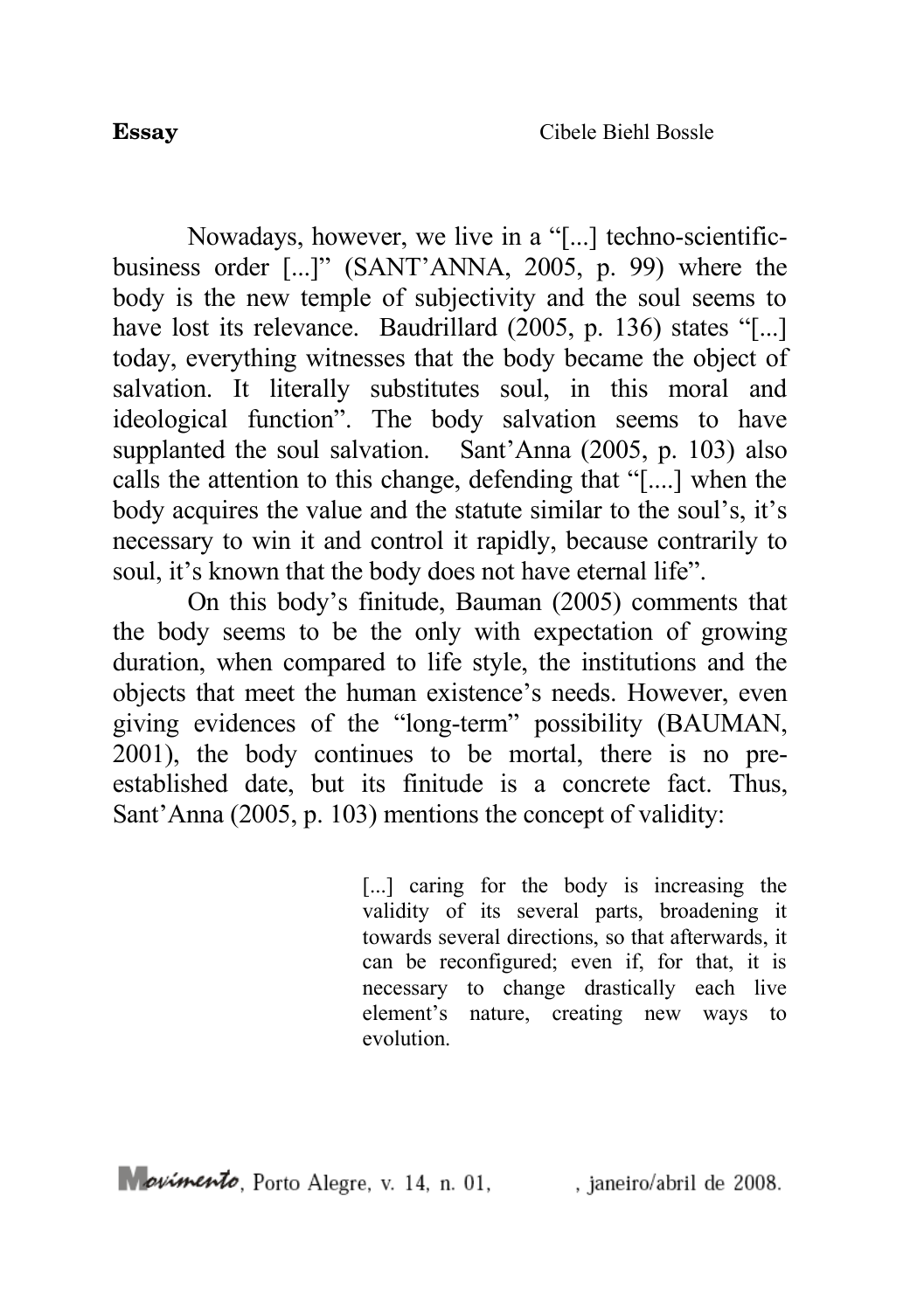Thus, validity does not seem to be exclusively connected to the age duration time of this body, but to the longevity of its young appearance. From this perspective, Baudrillard (2005, p. 151) adds that "[...] the body turns into a threatening object, which it's necessary to watch upon, reduce and mortify for aesthetic purposes". A torrent of information desolates us everyday through the means of communication that present to us the latest statistics about the risks from which we have the obligation to protect our body in order to increase its longevity.

The contemporary biostatistics, for example, provides us with figures that, "[...] beside categorizing a means to lead our own bodies as a risk factor, they treat each individual that is found captured in this network of incidences as a protagonist of this *narrative of the degenerative death*" (FRAGA, 2006, p. 20). Deleuze (1999, p. 6) defends that "[...] informing is circulating a word of order [...]" and explains that those that inform us say what exactly we must believe in. And they seem to inform, also, what we must be afraid of

The belief in the need of aesthetic longevity seems to have made it an objective desired in an untiring manner, incremented by the fear when reaching the old age. For Melucci (2004, p. 129) "[...] ageing and being old are themes that project a shade of unquietness on the solar society, which celebrates the cult of the young and efficient body". The old age seems to have passed from a positive life target (I and II centuries) to incorporate the uselessness negativity. Thus, in order to run away from ageing, discard, social refuse, the body seems to consist in an object of constant and untiring reinvention. "A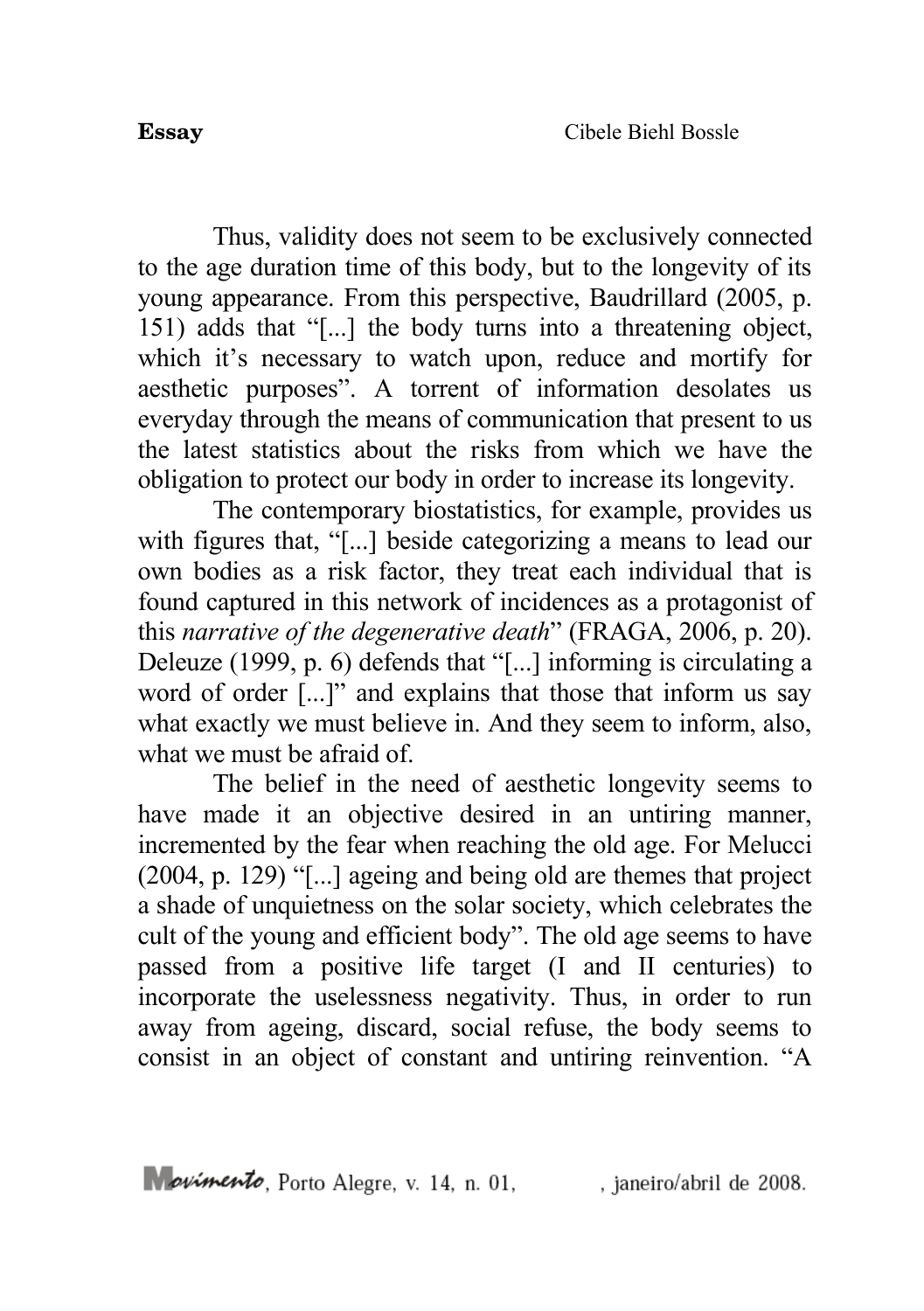body under reconstruction is infinite" (SANT'ANNA, 2001, p. 65).

Thus, this reconstruction seems to mean correction, reform, reorganization and adjustment to the aspirations of belonging to this historical moment's rules. The experts' intervention seems to be necessary in such body reconstruction, offering an endless service and counseling network. Thus, Melucci (2004, p. 105) defends that everyday life: "[....] is no longer the field of experience and relations, but a space of attention and intervention for an amount of experts that identify problems and propose us solutions". For each problem that arises, an expert's counseling seems to be necessary. He prescribes, recommends, indicates and limits the individual's means of acting, making him dependent on his services.

In relation to this dependence, Bauman (2001, p.85) comments that "[...] looking for examples, advices and counseling is a vice: the more one seeks, the more one needs and the more one suffers when deprived from new doses of the drug sought". The personal trainer seems to be one of those experts, an expert in fitness, a counselor of body veneration" (MALYSSE, 2002, p. 99). According to Oliveira (1999), the personal trainer would be the professional licensed in Physical Education with majoring in sports training, exercise physiology, autonomy and biomechanics, fit to prescribe a personalized physical training.

However, the trainer's professional action does not seem to comprise only the client's physical training and its exact moment of execution, but his entire everyday life. It also seems to include the control of his daily activities, his nutrition habits,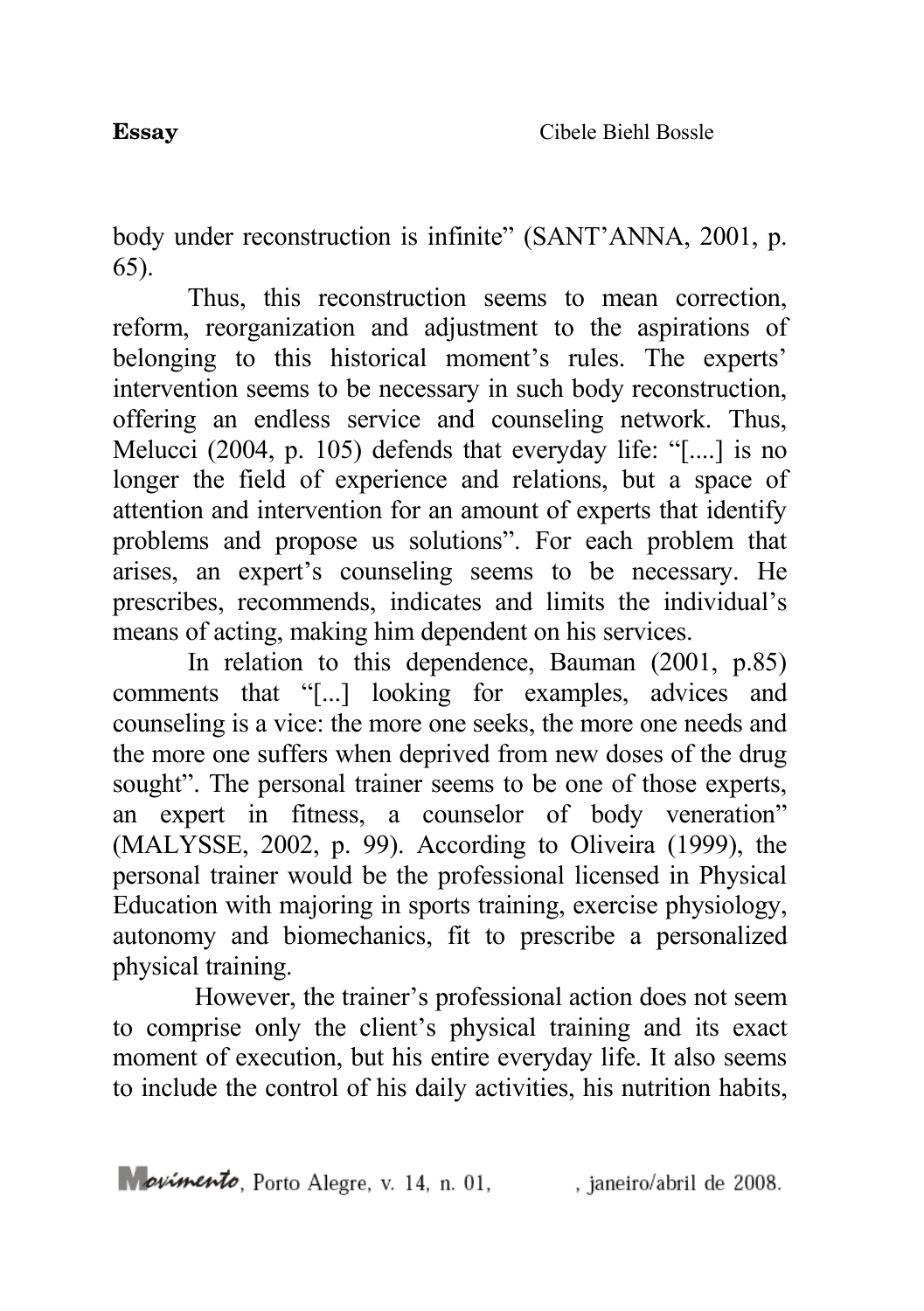his sleep hours, his clothes, his family and social relations; quite often interfering in his personal decisions. In a superficial way, the personal trainer seems to be the up-to-date version of the private consultant of the first centuries.

However, there seems to be crucial differences between these two figures: the private consultant aims at the counseling in order to ensure the individual's autonomy, while the personal trainer seems to aim at his client's lifelong dependence on his work. The counselor helped the individual self-care and, differently from him, the personal trainer seems to be liable to his client's care. Thus, the client seems to transfer the self-care concern to his personal trainer, exempting himself from this function. In opposition to the counselors of the first centuries who focused on soul, the personal trainer seems to focus his cares exclusively on his client's body. We could say, though, that today the body consists in the self-care target and that the personal trainer seems to be an agent of this care. But why would the client transfer the self-care to this expert?

The individualization – an increasing characteristics of this historical moment – could be thought as a possibility of discussion. Bauman (2001) defends that the individualization concurrently brings the individual the freedom to try and the confrontation of the consequences. Facing the consequences of choices or simply making the right choices seems to generate a great anxiety in the consumer's life. "Not being able to support oneself, in societies in which the "self" became a total responsibility of each one, becomes a new ghost, as terrible as the old ghost of the culpabilities put under lock and key" (SANT'ANNA, 2001, p. 25).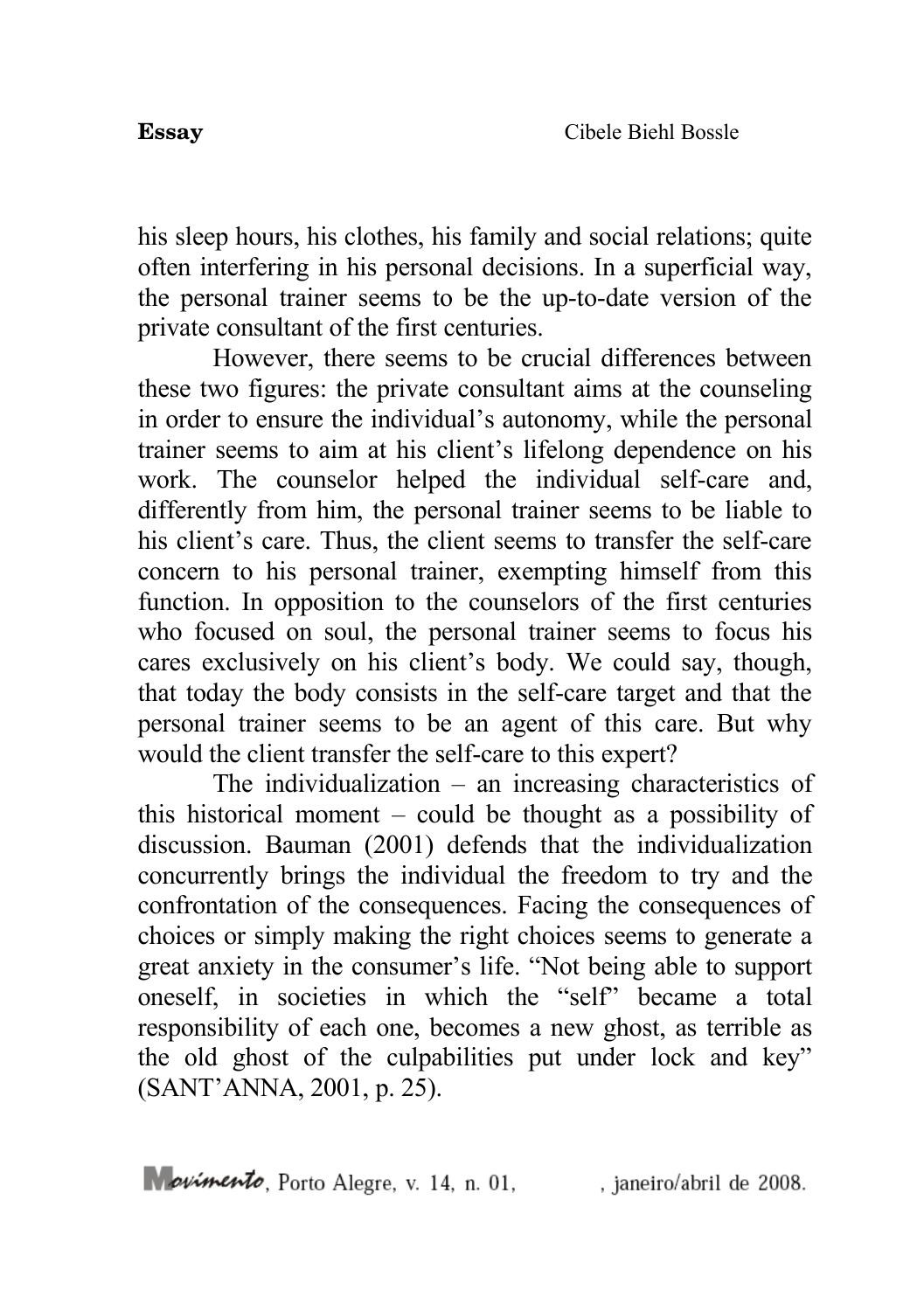The responsibility for the choices seems to be exclusive of each individual with himself and, to run away from the error, reproval, blame, it seems to be safe to delegate the selfresponsibility to another person. Thus, regarding the body and its care, the personal trainer would become the target of this responsibility transfer.

The service performed by the provider personal trainer that aims at the client's body care could be understood as an object of purchase, which adds a symbol of power and social status its purchaser. Body and consumption seem to be closely related: "[...] if the body rediscovery is always the body/object rediscovery within the general context of the other objects, it can be noted how easy, logic and necessary the transition of goods and purchase objects appropriation is" (BAUDRILLARD, 2005, p. 143).

Thus, we can think that the self-care status seems to have remained unchanged since the Ancient times, continuing to be an elite's privilege. The self-care performed by the personal trainer could be understood as an exclusive service rendering of an economic elite, which seeks the constant metamorphosis of a body that consumes and is consumed. In such case, Andrade and Janata (2003, p. 1) refer to body as "[...] the synonym of plastic merchandise to be lapidated, filled, exposed and sold [...]", which corroborates the thought of some authors presented in this work.

### **3 Transitory Considerations**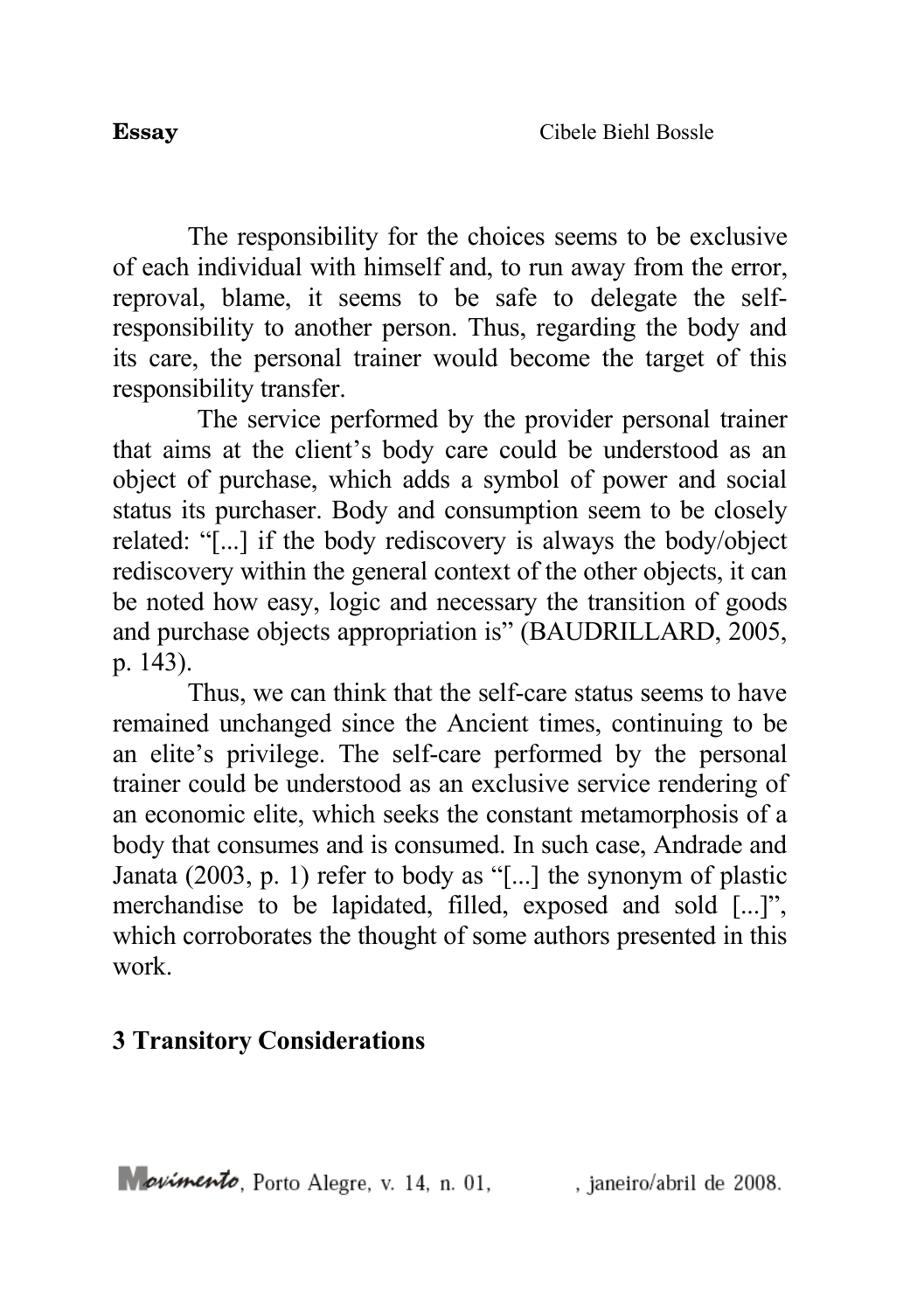This revision article's proposal is by no means to close the discussion that, for the time being, seems to demand a certain complexity.

The "self-care" theme was approached in this article with the purpose to put the work performed by the Physical Education professional, who acts as a personal trainer, in the center of the discussion. Thus, this care was focused as a possible aspect of mediation between the personal trainer and his respective client, because it does not seem to be a unilateral relation, but an inter-relation.

The self-care seems to be indirectly linked to the personal trainer's work, passing by the client-personal trainer relation. Therefore, it seems to change this professional's role, focused on his client's training and physical fitness to think of him as a "care taker" of this client. Thus, we can think the "feel oneself cared" as a possibility of sensation desired by the client in the relation with his *personal trainer*. This relation strain is crossed by issues that, here in this article, may converge with the selfcare concept. This strain seems to lack broader discussions by the Physical Education and Sports Sciences area, because the bibliography on the theme has not investigated it.

So, the perspective of looking at the straining of the personal trainer relation with his client could compare a practice and a theory that allowed this complexity problematization, like the possibility of reading from self-care.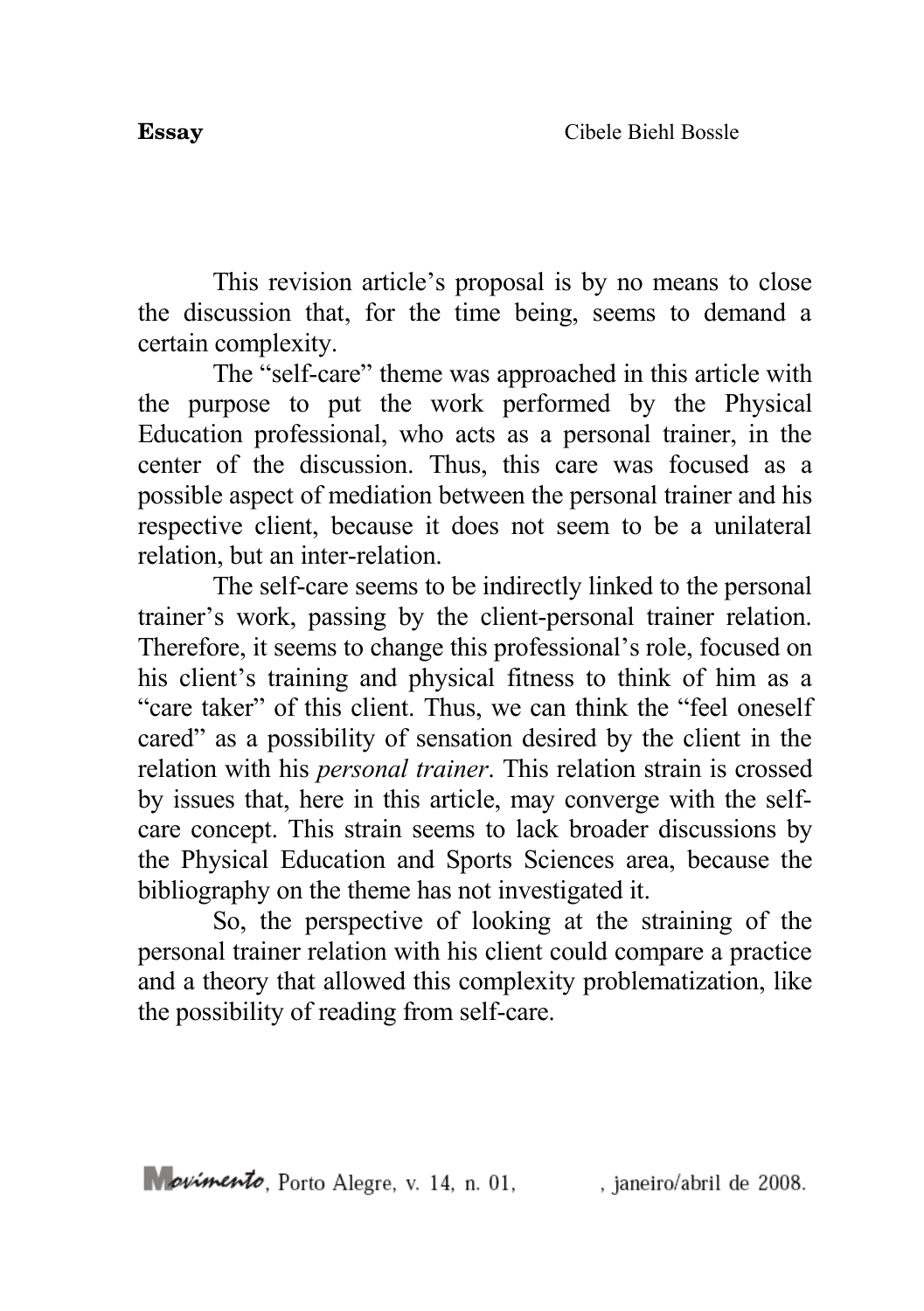### **The personal trainer and the care itself: a perspective of professional mediation.**

Abstract: The present article proposed to discuss the "care itself" as a possibility of the professional mediation between the teacher of the Physical Education who work as personal trainer and his client. That why, was realized a bibliographic revision about the subject "care itself", used as theoretical support the works of the Michel Foucault, next the attempt of the articulation with the thought of the authors as Deleuze, Baudrillard, Bauman, Melucci and Sant'Anna, among others. **Keywords**: Care Itself. Personal Trainer. Body.

## **El personal** *trainer* **y el cuidado de sí: una perspectiva de mediación profesional.**

**Resumen:** El actual artículo propone discutir el "cuidado de sí" como una posibilidad de mediación profesional en medio del profesor de Educación Física que trabaja como entrenador personalizado – personal trainer – y su cliente. Para eso, fue realizada una revisión bibliográfica sobre el tema "cuidado de sí", utilizando como soporte teórico el trabajo de Michel Foucault, sucedida del intento de articulación con el pensamiento de autores como Deleuze, Baudrillard, Bauman, Melucci y Sant'Anna, entre otros.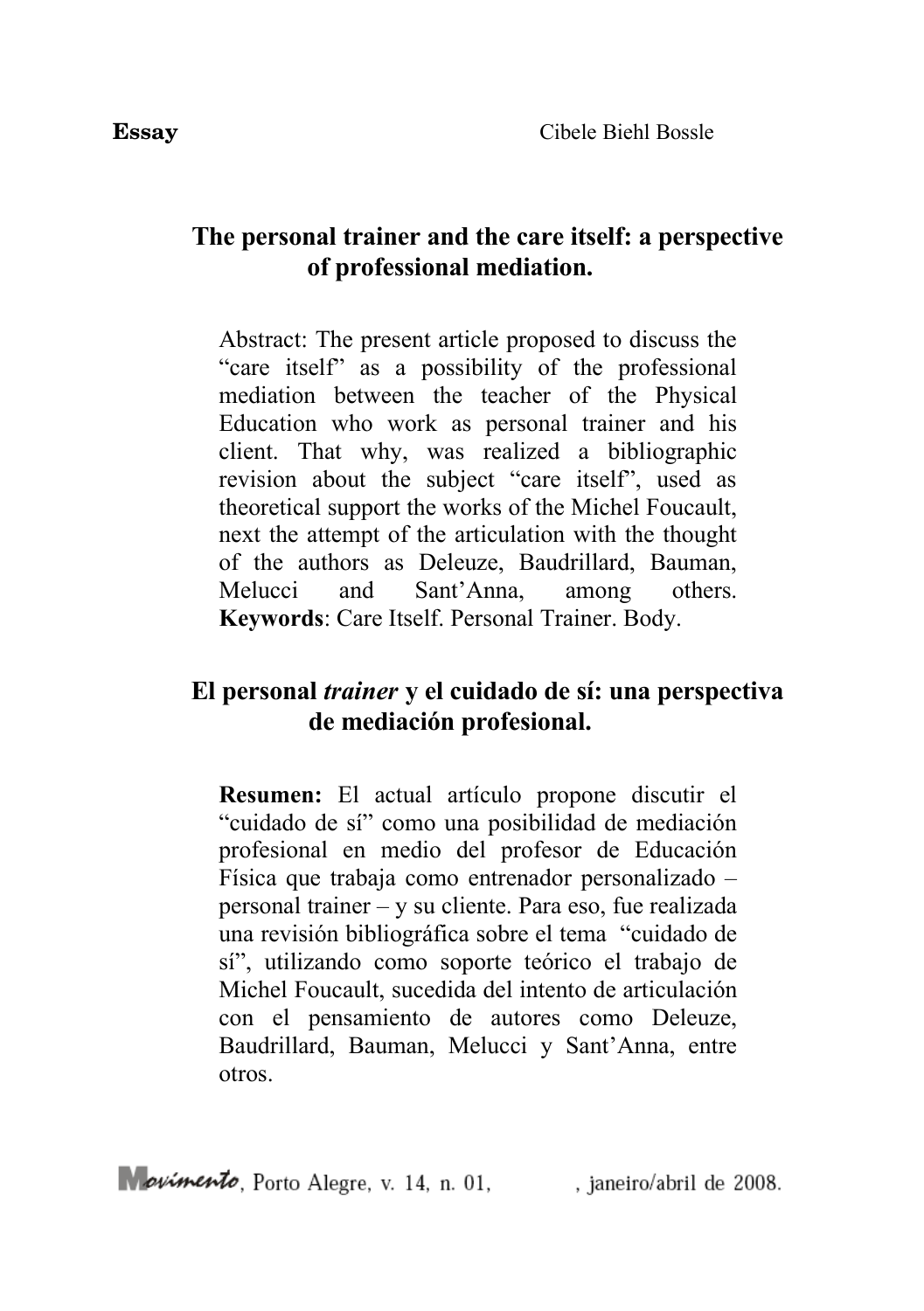**Palabras-Clave**: Cuidado de Sí. Personal Trainer. Cuerpo.

### **REFERENCES**

ANDRADE, Roger Vidal França de; JANATA, Natacha Eugênia. Plasticidade, plástico e plásticas: por onde anda o corpo? CONGRESSO BRASILEIRO DE CIENCIAS DO ESPORTE, 2003, Caxambu. **Anais...** Caxambu: Colégio Brasileiro de Ciências do Esporte, 2003. 1 CD-ROM.

BAUDRILLARD, Jean. **A Sociedade de Consumo.** Lisboa: Edições 70, 2005.

BAUMAN, Zigmunt . **Identidade**. Rio de Janeiro: Jorge Zahar Ed., 2005.

BAUMAN, Zigmunt. **Globalização**: as conseqüências humanas. Rio de Janeiro: Jorge Zahar, 1999.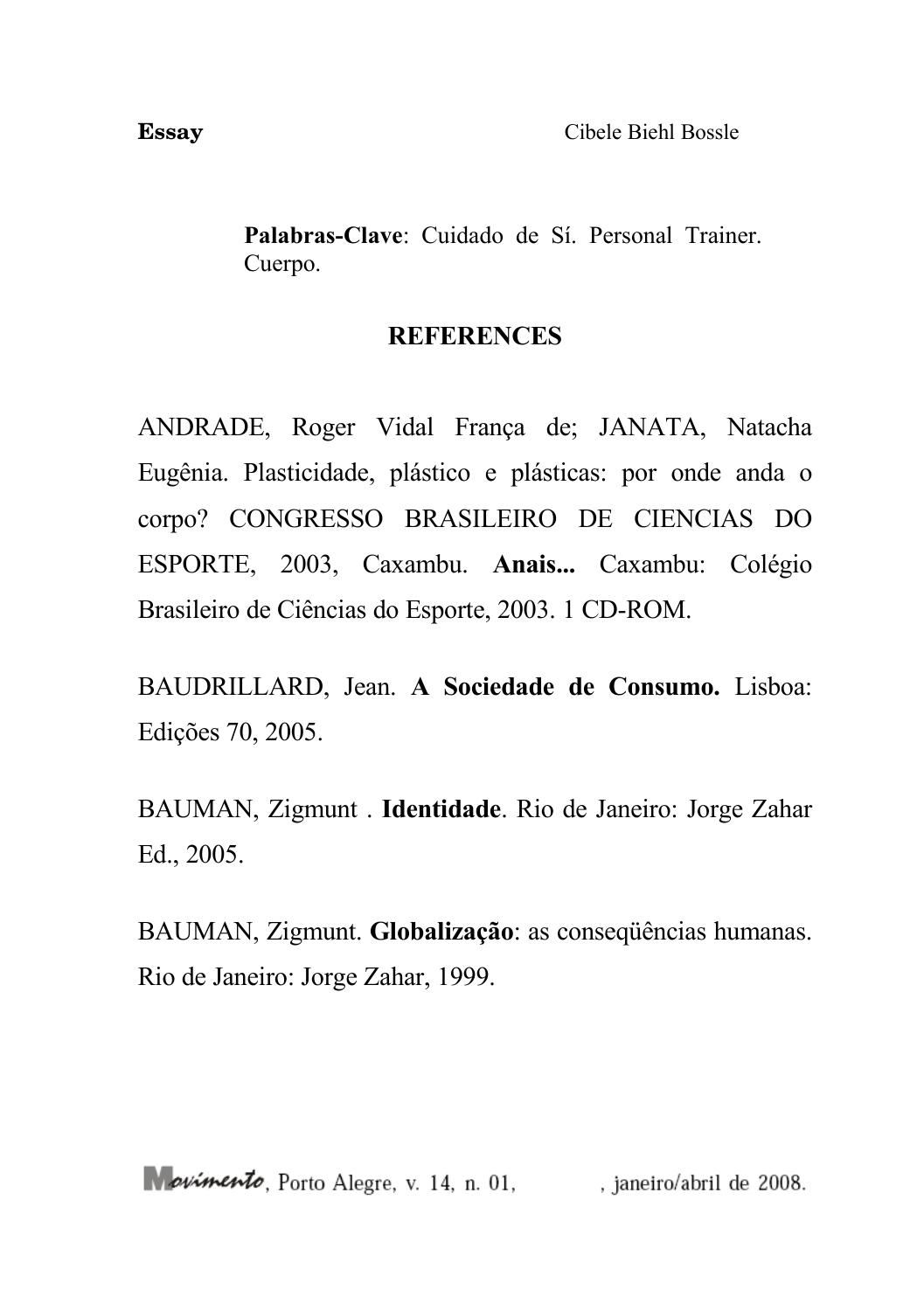BAUMAN, Zigmunt. **Modernidade Líquida.** Rio de Janeiro: Jorge Zahar, 2001.

BROOKS, Douglas S. **Manual do Personal Trainer**. Porto Alegre: Artmed,2000.

BROOKS, Douglas S. **Treinamento Personalizado**. São Paulo: Phorte, 2004.

DELEUZE, Gilles. O ato da criação. **Folha de São Paulo**. São Paulo, 27 jun. 1999, Caderno Mais, 4 p.

DELIBERADOR, Ângelo Peruca. **Metodologia do desenvolvimento**: personal training. Londrina: Midiograf,1998.

DOMINGUES FILHO, Luiz Antônio**. Manual do Personal Trainer Brasileiro.** São Paulo: Ícone, 2001.

FOUCAULT, Michel. **A hermenêutica do sujeito**. São Paulo: Martins Fontes, 2006.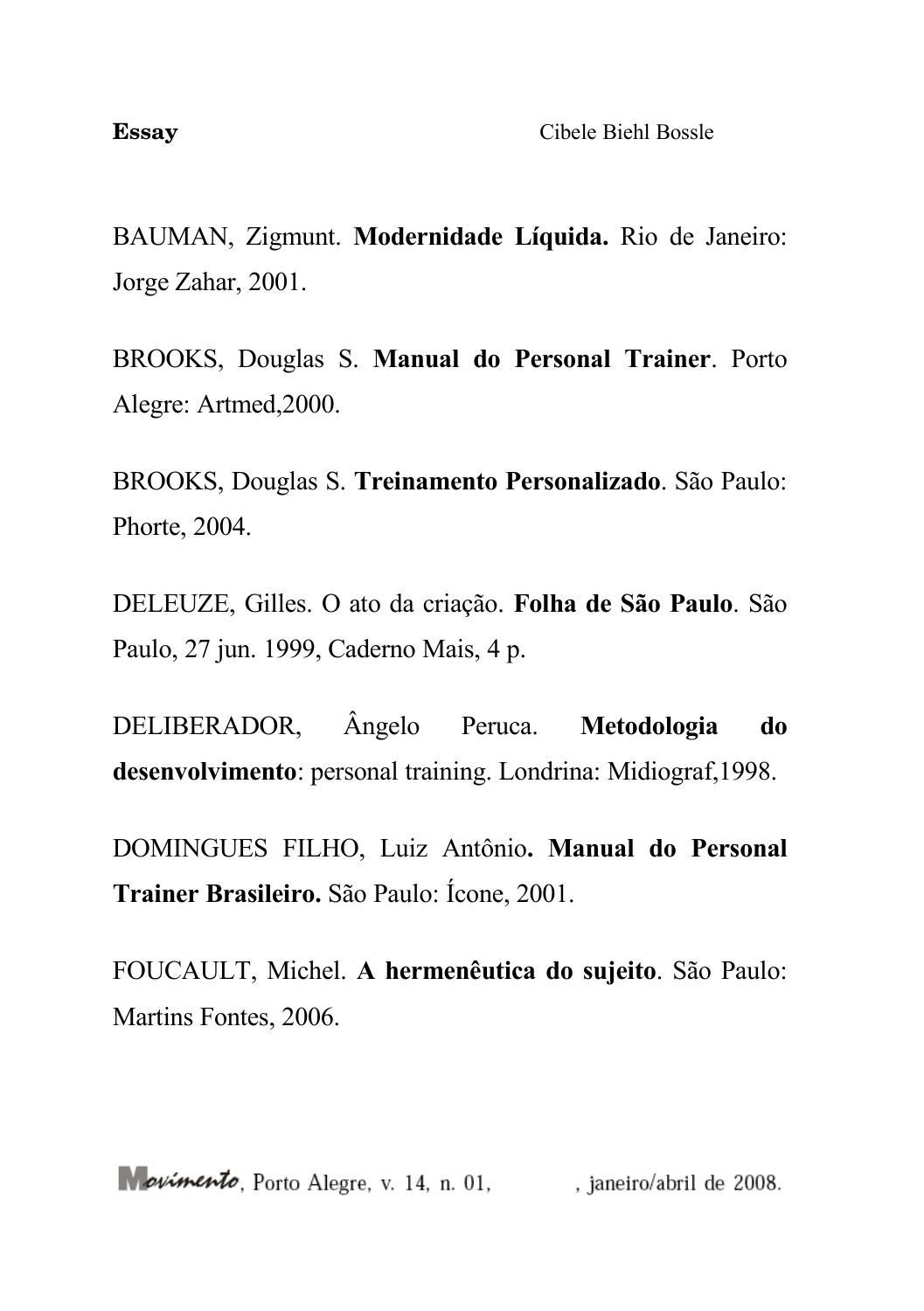FOUCAULT, Michel. **História da sexualidade 2**: o uso dos prazeres. Rio de Janeiro: Edições Graal, 1984.

FOUCAULT, Michel. **História da sexualidade 3:** o cuidado de si. Rio de Janeiro: Edições Graal, 1985.

FRAGA, Alex Branco. **Exercício da informação**: governo dos corpos no mercado da vida ativa. Campinas, SP: Autores Associados, 2006.

MALYSSE, Stéphane. Em busca dos (H)alteres-ego: olhares franceses nos bastidores da corpolatria carioca. *In:* GOLDENBERG, Mirian (org.). **Nu & Vestido.** Rio de Janeiro: Record, 2002. p. 79-137.

MELUCCI, Alberto. **O jogo do eu**: a mudança de si em uma sociedade global. São Leopoldo: Editora Unisinos, 2004.

MONTEIRO, Artur Guerrini. **Treinamento Personalizado:** uma abordagem didático–metodológica**.** São Paulo: Phorte, 2000.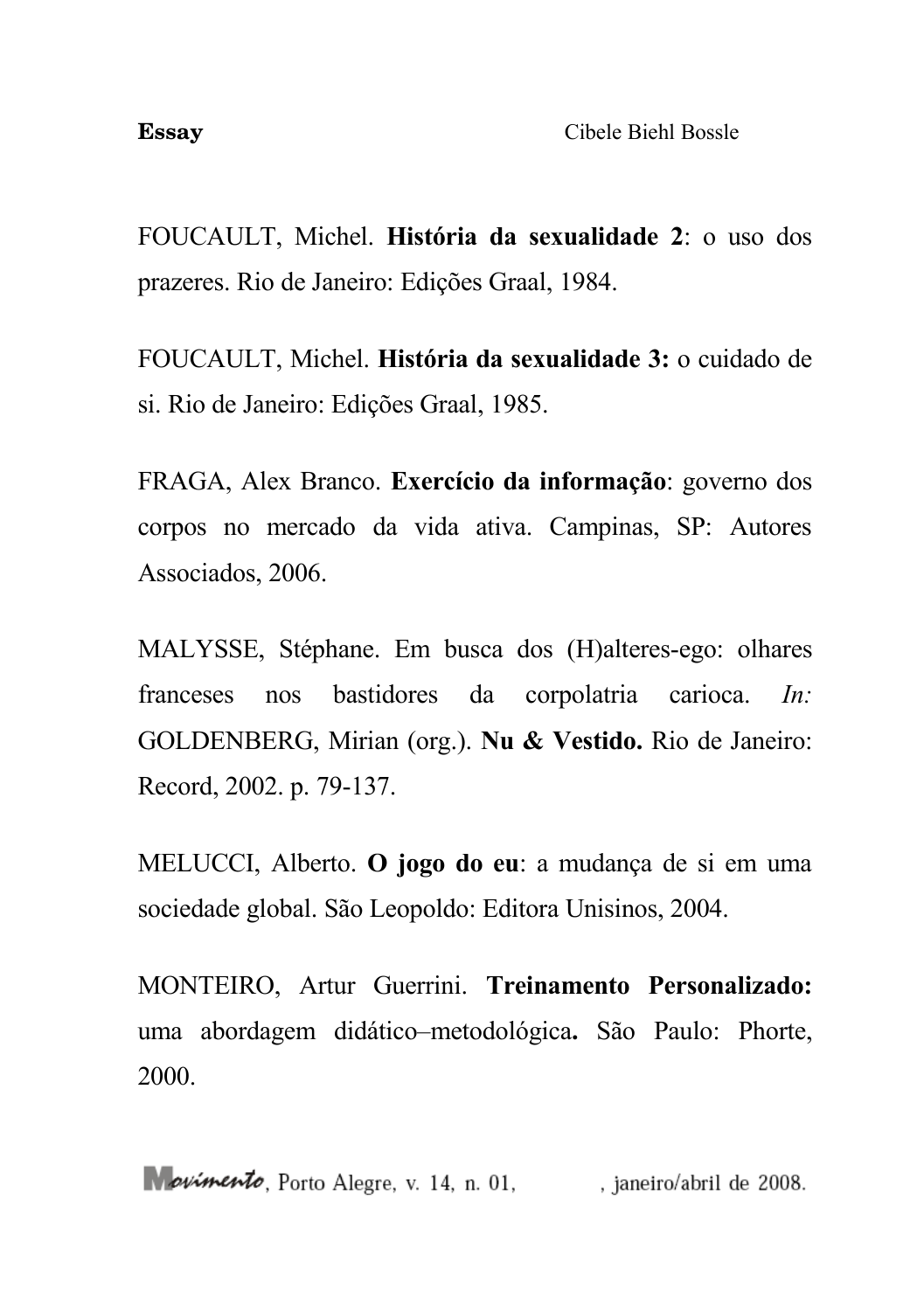MONTEIRO, Walace. **Personal training**: manual para avaliação e prescrição de condicionamento físico. Rio de Janeiro: Sprint,1998.

NOVAES, Jefferson S. **Personal training e condicionamento em academia.** Rio de Janeiro: Shape, 1998.

NOVAES, Jefferson S.; VIANNA, Jeferson M. **Personal training e condicionamento físico em academia.** Rio de Janeiro: Shape, 2003.

O'BRIEN, Teri S. **O Manual do Personal Trainer.** São Paulo: Manole, 1998.

OLIVEIRA, Roberto Cesar de. **Personal Training.** São Paulo: Atheneu, 1999.

RODRIGUES, Carlos Eduardo Cossenza. **Personal Training**. Rio de Janeiro: Sprint, 1996.